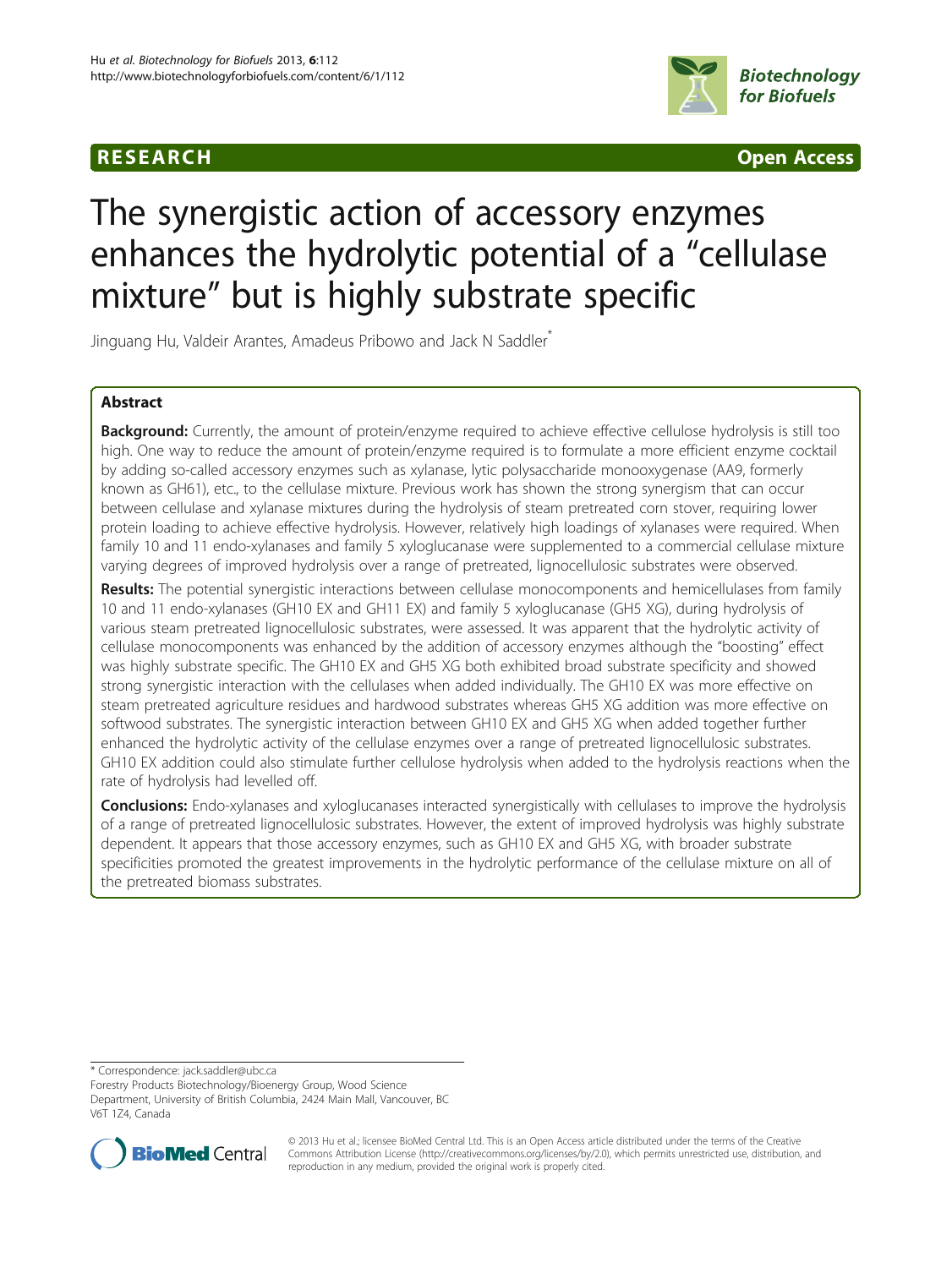# Background

Achieving good sugar yields from pretreated lignocellulosic substrates when using low enzyme loadings continues to be a challenge for biochemically based biomass-to-biofuels processes [\[1,2](#page-9-0)]. One approach that various groups have assessed is to formulate more efficient enzyme cocktails by adding so-called accessory enzymes, such as hemicellulases and lytic polysaccharide monooxygenase (AA9, formerly known as GH61) [[3](#page-9-0)-[5\]](#page-10-0), and/or non-hydrolytic, chain separating proteins such as swollenin and expansin [\[6](#page-10-0)-[8](#page-10-0)] to the enzyme mixture. Recent work has shown that, when family 11 endo-xylanases were added to commercial cellulase preparations, their synergistic cooperation not only substantially enhanced the hydrolysis extent of both the glucan and xylan present in steam pretreated corn stover, it also dramatically reduced the required cellulase dosage (about 7 times) needed to achieve reasonable cellulose hydrolysis yields (>70%) [[3](#page-9-0)]. Even though higher amount of xylanase was still required to achieve better hydrolysis, the overall total protein loading either did not change or was slightly lower.

Based on their amino acid sequence similarities, most xylan hydrolyzing enzymes belong to either glycoside hydrolase family 10 (GH10) or family 11 (GH11) [\[9-11\]](#page-10-0). Family 10 endo-xylanases (GH10 EX) have been shown to predominantly attack glycosidic linkages next to a substituted xylose residue, requiring at least two unsubstituted xylose residues and it tends to exhibit broad catalytic versatility [[9,12\]](#page-10-0). In contrast, family 11 endo-xylanases (GH11 EX) require at least three consecutive unsubstituted xylose residues. GH11 EX cannot cleave glycosidic linkages next to a branch [[10,13\]](#page-10-0), and they are sometimes characterized as "true" xylanases because of their exclusive activity on Dxylose containing substrates [[14](#page-10-0)].

Although there is a considerable amount of information known about the differences between these two major families of endo-xylanases regarding their structure, catalytic mechanisms and specific activities on "model" xylanolytic substrates [\[12,15,16\]](#page-10-0), there has been little work carried out regarding their hydrolytic potential or their interactions with cellulases during hydrolysis of industrially relevant pretreated lignocellulosic substrates [[15](#page-10-0)-[17\]](#page-10-0). However, previous work has shown that GH10 EX addition was more effective on corn fibre and hydrothermally pretreated wheat straw [\[16,17\]](#page-10-0) while GH11 EX was more hydrolytic on destarched wheat bran arabinoxylan [[15](#page-10-0)]. Although synergistic cooperation between GH10 EX and GH11 EX was observed [\[16,18](#page-10-0)] during the hydrolysis of corn fiber, a similar level of synergism was not observed [[15](#page-10-0)] during hydrolysis of arabinoxylan obtained from wheat bran. A related study [\[19\]](#page-10-0) showed that the addition of both GH10 EX and GH11 EX along with other enzymes resulted in a more effective enzyme cocktail when hydrolysing the cellulosic component of ammonia fiber expansion (AFEX)

pretreated corn stover. This earlier work suggested that GH10 EX had broad catalytic specificity and that this enzyme might prove to be a better candidate for enhancing the hydrolysis of more realistic biomass substrates.

Xyloglucanase addition has also been shown to enhance the hydrolyzability of various lignocellulosic substrates when added to a cellulase mixture [[20,21\]](#page-10-0). Xyloglucanase is known to hydrolyze xyloglucan, which is one of the major components of the primary cell wall of higher plants and it has been shown to limit the accessibility of cellulase enzymes to the cellulosic component [\[20,22](#page-10-0)-[24](#page-10-0)]. Benko et al., [\[20\]](#page-10-0) showed that a xyloglucanase from Trichoderma reesei enhanced the catalytic performance of a cellulase mixture during hydrolysis of several lignocellulosic substrates. Related work also showed that the depolymerization and re-arrangement of the linkages in xyloglucan by hydrolases or transferases was an essential step in plant cell wall expansion and deposition during cell growth [\[25\]](#page-10-0). This suggested that the cleavage of glycosidic linkages within the xyloglucan resulted in the swelling of the cellulose microfibrils [\[22,24\]](#page-10-0) which has been shown to increase cellulose accessibility and, consequently, effectiveness of enzyme hydrolysis [\[22](#page-10-0)].

The work reported here has looked at the potential synergistic interaction between cellulases and several hemicellulosic hydrolyzing enzymes (GH11 EX, GH10 EX), and a family 5 xyloglucanase (GH5 XG) during the enzymatic hydrolysis of various steam pretreated lignocellulosic substrates. As well as adjusting the "cocktails" at the beginning on the hydrolysis we also tried to "re-start" hydrolysis by the addition of further enzymes when the rate of hydrolysis had leveled off. As is explained later, although GH11 EX exhibited higher activity on "model" xylanolytic substrates, GH10 EX addition was better able to boost the hydrolytic potential of the cellulase monocomponents during hydrolysis of pretreated lignocellulosic substrates. However, the observed improvements in hydrolysis yields were highly substrate dependent.

#### Results

# Chemical composition of pretreated substrates

Of the three pretreated agricultural residues (corn stover, sweet sorghum bagasse, and corn fiber), the steam pretreated sorghum bagasse (SPSB) and the steam pretreated corn stover (SPCS) showed only slight differences in their xylan content (9.8% and 7.0%, respectively) (Table [1](#page-2-0)). As expected, the steam pretreated corn fiber (SPCF) had a much higher xylan content (15.3%) with the highly branched xylan backbone resulting in a significant amount of arabinosyl (6.9%), galactosyl (2.8%), and mannosyl (2.2%) residues as compared to the SPCS and SPSB substrates (Table [1\)](#page-2-0). When the poplar chips were steam pretreated at increasing severities, the cellulosic rich, water insoluble fractions had a xylan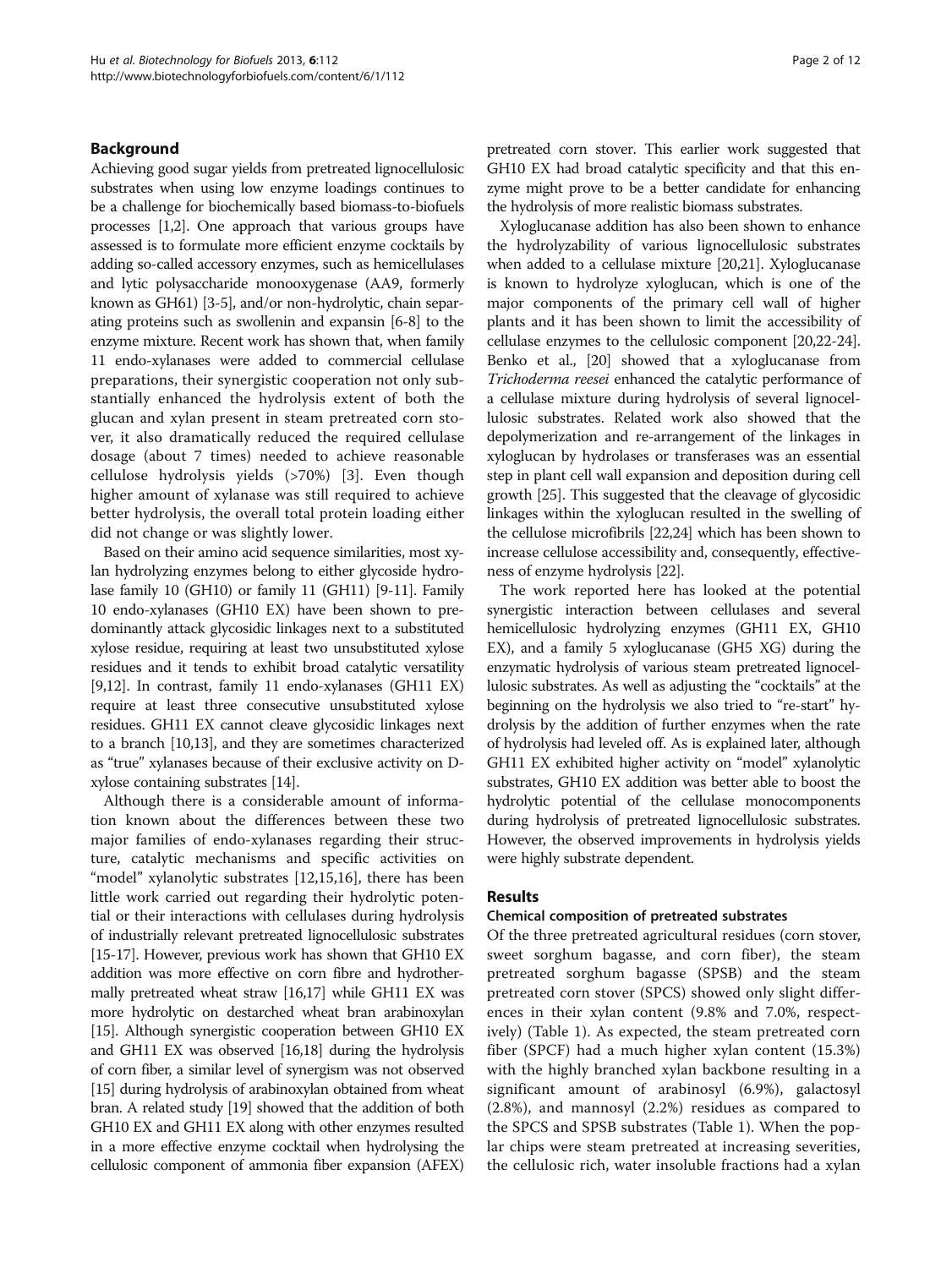<span id="page-2-0"></span>

| Table 1 Steam pretreatment conditions and chemical composition of pretreated lignocellulosic substrates |  |  |  |  |
|---------------------------------------------------------------------------------------------------------|--|--|--|--|
|---------------------------------------------------------------------------------------------------------|--|--|--|--|

| Substrate             | Pretreatment                     |     | Abbreviation |      |      |     |      |               |
|-----------------------|----------------------------------|-----|--------------|------|------|-----|------|---------------|
|                       | conditions                       | Ara | Gal          | Glu  | Xyl  | Man | AIL  |               |
| Corn fiber            | 190°C, 5 min, 3% SO <sub>2</sub> | 6.9 | 2.8          | 38.2 | 15.3 | 2.2 | 12.6 | <b>SPCF</b>   |
| Sweet sorghum bagasse | 190°C, 5 min, 3% SO <sub>2</sub> | 0.6 | 0.8          | 54.3 | 9.8  | 1.0 | 25.8 | <b>SPSB</b>   |
| Corn stover           | 190°C, 5 min, 3% SO <sub>2</sub> | 1.0 | 0.7          | 56.1 | 7.0  | 1.1 | 27.0 | <b>SPCS</b>   |
| Poplar                | 180°C, 5 min, 4% SO <sub>2</sub> | 0.3 | 0.8          | 59.8 | 6.6  | 1.3 | 30.4 | <b>SPP180</b> |
|                       | 200°C, 5 min, 4% SO <sub>2</sub> | 0.3 | 0.8          | 59.3 | 3.7  | 1.2 | 33.9 | SPP200        |
| Lodgepole pine        | 200°C, 5 min, 4% SO <sub>2</sub> | bdl | bdl          | 46.4 | bdl  | bdl | 45.0 | SPLP          |

Ara Arabinan, Xyl Xylan, Glu Glucan, Gal Galactan, Man Mannan, All. Acid Insoluble Lignin, bdl below detectable level.

content of 6.6% (SP180) and 3.7% (SP200) respectively. These substrates were subsequently used to try to assess how the relative amount of residual hemicellulose might influence the benefit of adding accessory enzymes, such as xylanases, on the overall ease of cellulose hydrolysis. The steam pretreated lodgepole pine (SPLP) contained undetectable levels of mannan, typically found in softwood hemicelluloses (Table 1).

# Determination of enzymatic activities using "model" substrates

The xylanase, xyloglucanase, endo-glucanase, β-glucosidase and β-xylosidase activities of the purified enzymes were determined as detailed in the material and methods section (Table 2). As expected, both family endo-xylanases were able to effectively hydrolyze all of the xylan "model" substrates, while the other enzymes showed very low or undetectable levels of activity. The GH11 EX showed substantially higher hydrolytic activity (190–230 U/mg) on all of the xylan substrates than did GH10 EX (100–160 U/mg). This difference in activity was also observed previously [\[26](#page-10-0)] when using thermostable recombinant xylanases from Nonomuraea flexuosa and Thermoascus aurantiacus. When various  $p$ -nitrophenyl (pNP) substrates were used to assess any differences between the two xylanases, the GH10 EX showed detectable activities on pNPC, pNPG, and pNPX, suggesting that GH10 EX had a broader catalytic versatility and may also have higher hydrolysis efficiency towards short xylooligomers (p-NPX activity) as compared to GH11 EX. In contrast, the family 5 xyloglucanase (GH5 XG) was the only enzyme that showed significant activity towards xyloglucan (146 U/mg) (Table 2). It also displayed noticeable hydrolytic activity towards CMC (3.7 U/mg). Of the various cellulase monocomponents that were assessed, only Cel7A showed any activity on the p-NPC substrate and it also showed detectable levels of activity on other "model" substrates such as CMC, xylan (birch wood, beech wood, oat spelts) and xyloglucan (Table 2). As expected, βglucosidase was the only enzyme that displayed notable activity on the p-NPG substrate (0.4 U/mg).

#### Interaction of GH11 EX with cellulase monocomponents

Earlier work had shown the strong synergistic cooperation between a commercial cellulase mixture (Novozymes Celluclast 1.5 L) and a commercial xylanase mixture (Genencor Multifect Xylanase) during hydrolysis of SPCS [[3\]](#page-9-0). This synergism resulted in a 7-fold reduction in the total amount of cellulase loading required to achieve a similar extent of hydrolysis [\[3](#page-9-0)]. As the Multifect Xylanase preparation used for this earlier work was enriched in several xylanases, we were not able to identify which protein or proteins acted synergistically with the cellulases. To try to identify which of the proteins resulted in this significant synergistic interaction, we purified the major cellulase monocomponents present in Celluclast 1.5 L and the major xylanase present in Multifect Xylanases.

The major protein within the Multifect Xylanase was found to be GH11 EX, as shown by tandem mass spectrometry, with this protein constituting more than 80% of the total protein present in the mixture. As expected, it had a relatively low molecular weight of about 20 kDa (Figure [1](#page-3-0)). The major cellulase monocomponents within Celluclast 1.5L, on a protein weight basis, were T. reesei Cel7A, Cel6A, Cel7B, and Cel5A (Figure [1](#page-3-0)), which

Table 2 Specific activities (U/mg) of the purified enzymes assessed on "model" substrates

| <b>Enzymes</b> | Birch wood xylan | Beech wood xylan | Oat spelts xylan | Xyloglucan | <b>CMC</b> | p-NPC | p-NPG | p-NPX |
|----------------|------------------|------------------|------------------|------------|------------|-------|-------|-------|
| GH11 EX        | 193.2            | 191.5            | 229.3            | n/a        | n/a        | n/a   | n/a   | n/a   |
| GH10 EX        | 103.6            | 119.2            | 162.9            | n/a        | n/a        | < 0.2 | < 0.1 | 0.5   |
| GH5 XG         | n/a              | n/a              | n/a              | 145.6      | 3.7        | n/a   | n/a   | n/a   |
| Cel7A          | < 0.2            | 0.2              | < 0.2            | .24        | < 0.2      | 0.3   | n/a   | n/a   |
| GH3 BG         | n/a              | 0.2              | 0.35             | n/a        | n/a        | < 0.1 | 0.4   | n/a   |

n/a - negligible activity was detected.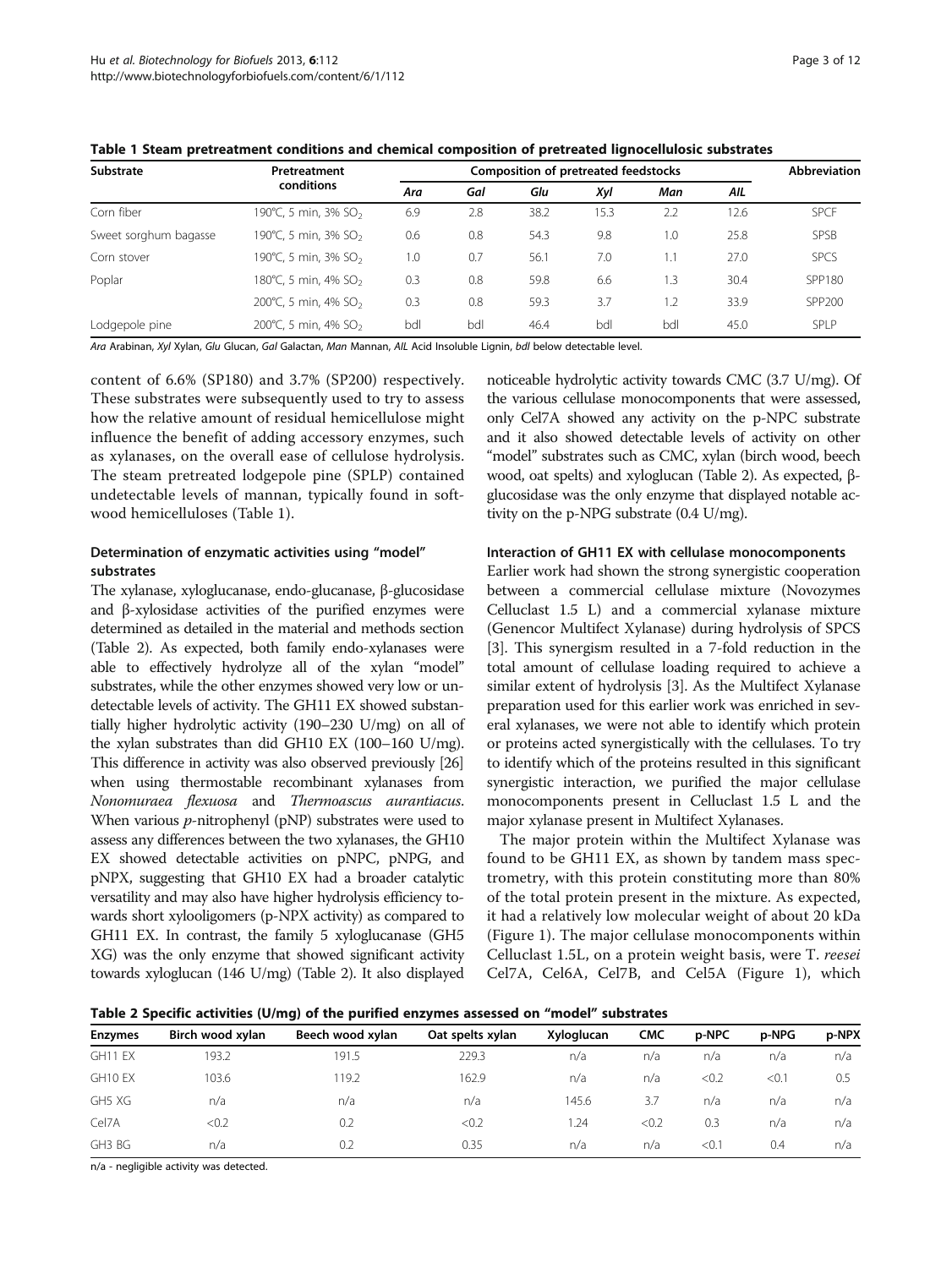<span id="page-3-0"></span>

comprise about 56%, 12%, 5%, and 6% of the total protein respectively. These values were similar to the proportion of protein concentrations reported earlier by other workers [\[27](#page-10-0),[28\]](#page-10-0).

The possible synergistic interaction between the GH11 EX and the cellulase monocomponents, Cel7A, Cel6A, and Cel5A was first assessed using both a "model" cellulosic substrate (dissolving pulp, DP) and a pretreated biomass substrate (SPCS). As Cel7B had previously been shown to exhibit significant levels of endo-xylanase activity [[29,30\]](#page-10-0), its interaction with GH11 EX was not assessed. When dissolving pulp was used as the substrate, the addition of GH11 EX enhanced the hydrolytic activity of both of the exo-type cellulases (Cel7A and Cel6A) but not the endo-type cellulase (Cel7B), as determined by the amount of glucose released (Table 3). When the enzyme interactions were assessed on the SPCS substrate, the addition of GH11 EX enhanced the hydrolytic potential of all of the cellulase monocomponents (Cel7A, Cel6A, and Cel5A). In all cases, the highest enhanced cellulolytic activity promoted by GH11 EX was observed with Cel7A (Table 3). Although the BSA protein control, used to substitute for GH11 EX, also improved the hydrolytic activity of the cellulase enzymes (Table 3), the slight increase in hydrolysis due to BSA addition was substantially lower than the benefit observed after GH11 EX addition. This beneficial action combined with the previous observation that GH11EX alone showed no hydrolytic activity towards either the DP or SPCS substrates indicated that the greater hydrolytic potential exhibited by the cellulase monocomponents after GH11 EX addition was the result of the synergistic interaction of the GH11 xylanase and cellulase monocomponents. As Cel7A displayed the highest degree of synergism with GH11 EX on both the DP and SPCS substrates, it was used to try to better define the mechanisms behind the observed synergistic interaction between the enzymes.

# Enhancement of the hydrolytic activity of Cel7A on various lignocellulosic substrates by the addition of accessory enzymes

The potential of the hemicellulose-hydrolyzing enzymes GH10 EX, GH11 EX, and GH5 XG to enhance the hydrolytic activity of Cel7A was next assessed on the dissolving pulp and the various pretreated lignocellulosic substrates (Figure [2](#page-4-0)). It was apparent that both of the endo-xylanases (GH10 EX and GH11 EX) could effectively enhance the cellulolytic activity of Cel7A on all of the pretreated lignocellulosic substrates tested. Compared to GH11 EX, the addition of GH10 EX resulted in

Table 3 Cellulose hydrolysis of dissolving pulp (DP) and steam pretreated corn stover (SPCS) by cellulase monocomponents with or without supplemental GH11 EX after 72 h

|             | Cel7A | $CeI7A + GH11 EX$ | Cel7A + BSA | Cel6A | $Cel6A + GH11 EX$ $Cel6A + BSA$ |      | Cel5A | $Cel5A + GH11 EX$ $Cel5A + BSA$ |      |
|-------------|-------|-------------------|-------------|-------|---------------------------------|------|-------|---------------------------------|------|
| <b>DP</b>   | 414%  | 51.3%             | 48.4%       | 10.8% | $12.1\%$                        | 1.7% | 9.6%  | 8.8%                            | 8.6% |
| <b>SPCS</b> | 22.2% | 30.1%             | 24.9%       | 3.4%  | 5.5%                            | 3.9% | 0.5%  | .5%                             | 0.9% |

Control: BSA.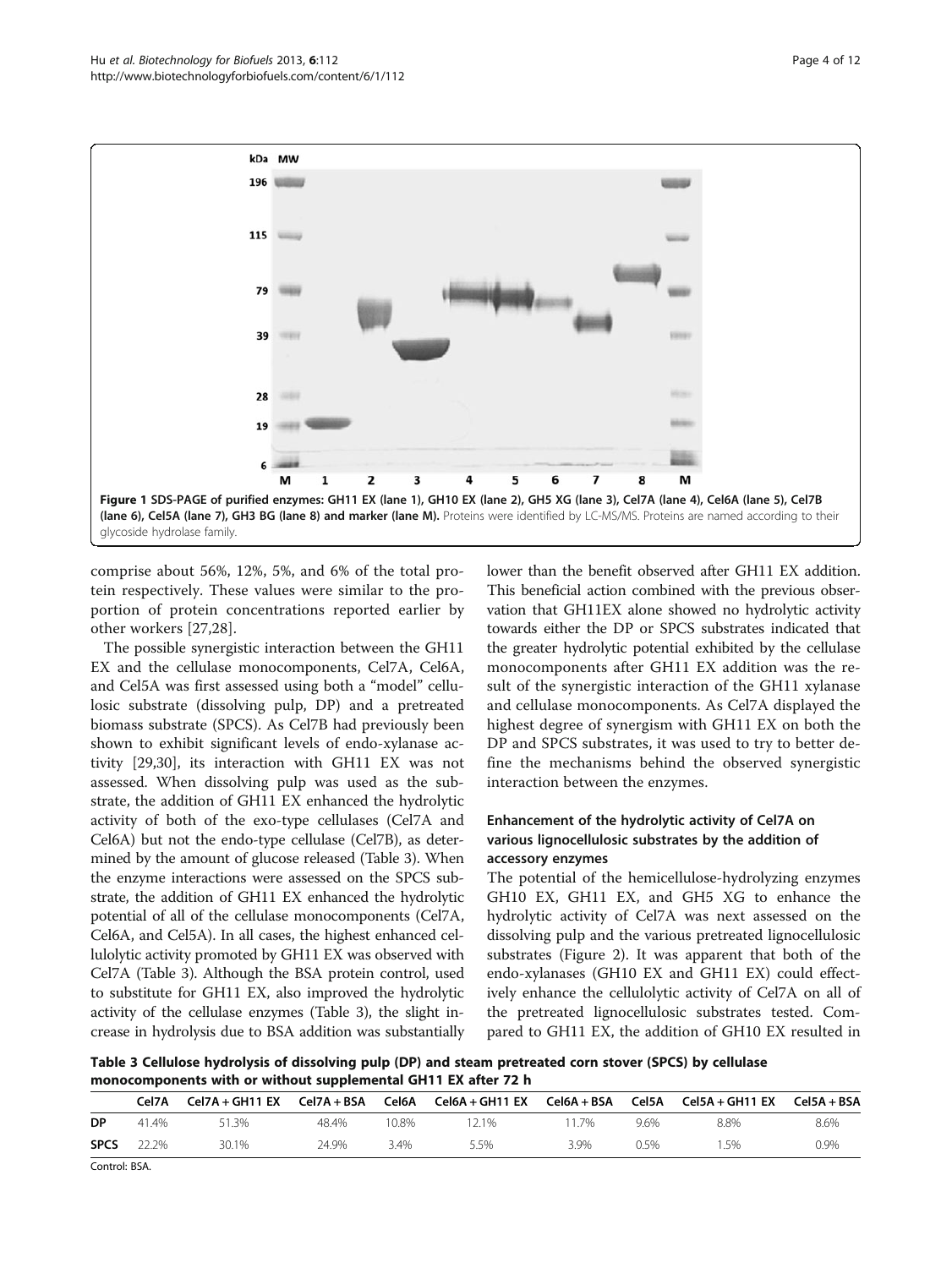<span id="page-4-0"></span>

substantial increases in the hydrolytic action of Cel7A. The range of improvement varied from 10 to 100% depending on the substrate that was used. A greater increase in hydrolysis due to GH10 EX addition was observed with the relatively higher xylan containing substrates such as SPCS (7.0%), SPSB (9.8%) and SPP180 (6.6%), resulting in  $\geq 80\%$ increase in the catalytic activity of the supplemented Cel7A (Figure 2). However, there was only a modest increase in the hydrolytic activity of Cel7A when each of the endoxylanases was supplemented during the hydrolysis of the SPCF substrate, despite its high xylan (15%) content (Table [1](#page-2-0)). Endo-xylanases also significantly improved the hydrolytic activity of Cel7A when added to substrates containing very low or virtually no xylan such as the DP and SPLP substrates (Table [2\)](#page-2-0). Although the addition of the BSA controls resulted in improvements in the range of 0.5-20% (Figure 2), these increases in the hydrolytic potential of Cel7A were again, substantially lower than those achieved after GH10 EX and GH11 EX supplementation.

We next used the two steam pretreated poplar samples with differing hemicellulose content (SPP180 (6.6% xylan) and SPP200 (3.7% xylan)) to assess the possible influence of the xylan on the hemicellulose-depolymerizing enzyme's ability to improve the cellulolytic activity of Cel7A. The addition of the GH11 EX resulted in similar hydrolysis improvements (about 20%) on both substrates despite the almost 2-fold higher xylan content in the SPP180 substrate as compared to the SPP200 substrate (Table [2\)](#page-2-0). In contrast, GH10 EX addition improved the Cel7A catalytic activity 4-fold when applied to the SPP180 substrate (95%) compared to the hydrolysis yield observed with the SPP200 substrate (24%).

The trends observed in Figure 2 showed that GH5 XG addition slightly improved Cel7A activity when acting on the SPCF and SPP180 substrates whereas a significant improvement (about 20%) was observed on the SPLP substrate. It appears that the greatest improvements in Cel7A hydrolytic activity were observed when the supplemental enzymes were added to the hydrolysis of the pretreated wood substrates (SPP180, SPP200, and SPLP).

To try to assess the possible synergistic cooperation between cellulases and hemicellulases as a function of hemicellulases loading, the SPCS was hydrolyzed with cellulases supplemented with varying amounts of GH10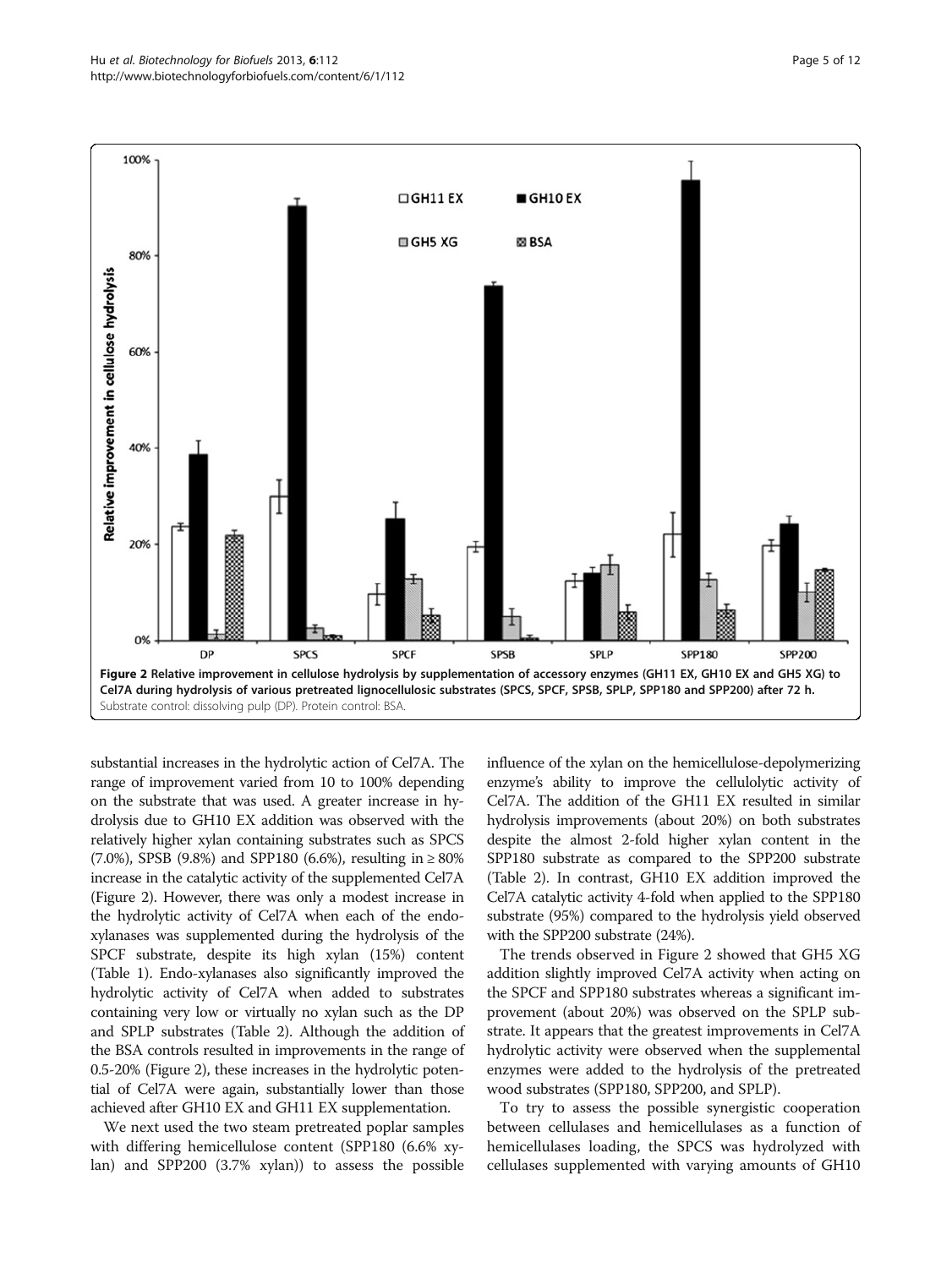EX. The titration curve indicated that the cellulose hydrolysis boosting effect of adding xylanases decreased slightly (from  $\sim$ 90% to  $\sim$ 85%) when GH10 EX loading was decreased by half (5 mg/g glucan). Further decreasing the GH10 EX enzyme loading to 3 and 1 mg/g glucan could still improve cellulose hydrolysis by ~50% and ~18%, respectively.

# Enhancement of the hydrolytic activity of Cel7A on various lignocellulosic substrates by the addition of binary mixtures of accessory enzymes

To assess the possible synergistic interaction between the accessory enzymes and Cel7A, binary mixtures of GH10 EX/GH11 EX, GH10 EX/GH5 XG, and GH11 EX/GH5 XG were formulated and compared with the hydrolysis obtained when Cel7A was supplemented with GH10 EX alone (Figure 3). With the exception of the binary mixture GH11 EX/GH5 XG, all of the other binary mixtures resulted in a similar or an increase in hydrolytic activity as compared to when Cel7A was supplemented with GH10 EX alone. The greatest improvement was observed with binary mixture GH10 EX/

GH5 XG, which enhanced the glucose yields obtained from the SPCS, SPP200, DP and SPLP substrates by 120, 60, 60 and 20% respectively (Figure 3). As GH5 XG had previously exhibited detectable CMCase activity (Table [2](#page-2-0)), we next substituted GH5 XG in the binary mixture GH10 EX/GH5 XG with a purified endo-glucanase (Cel5A) to assess the interaction of GH10 EX with a "true" endoglucanase enzyme. Although the addition of the GH10 EX/Cel5A mixture resulted in the improved hydrolytic activity of the Cel7A on the SPLP and SPP200 substrates as compared to the addition of GH 10 EX alone, these improvements were similar (on SPLP) or lower (on DP, SPCS and SPP200) to those observed with the GH10 EX/GH5 XG mixture. This suggested that the detected endo-glucanase activity of GH5 XG did not explain the strong synergistic interaction observed with the binary mixture GH10 EX/GH5 XG.

Subsequent GH10 EX addition releases bound Cel7A and restarts hydrolysis after glucose yields have levelled off To try to further determine the possible mechanisms involved in the observed improvements in the cellulolytic

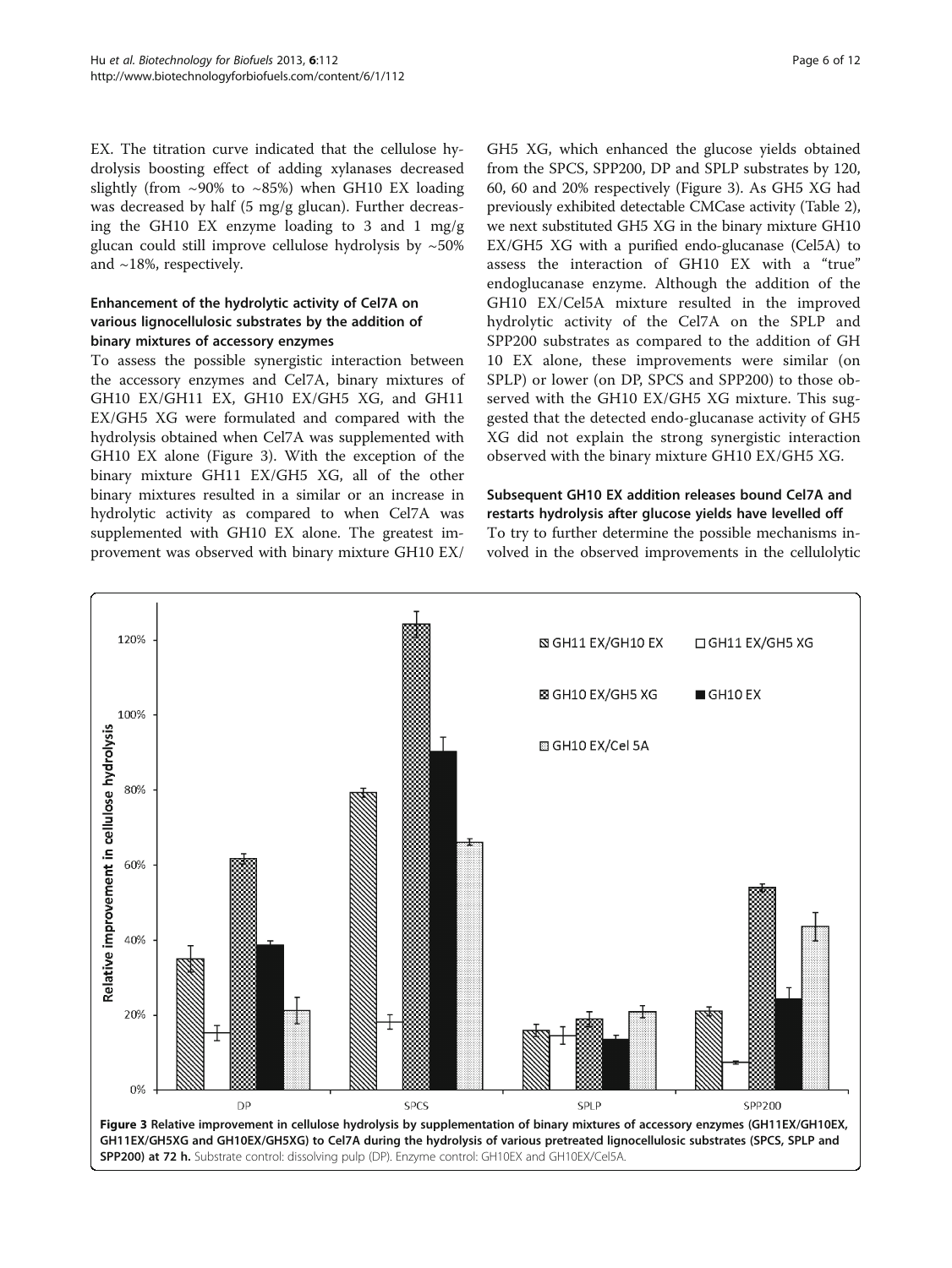activity of Cel7A due to GH10 EX addition, hydrolysis experiments were carried out where the SPCS substrate was initially hydrolyzed with Cel7A followed by addition of GH10 EX (or other protein control) at a time when cellulose hydrolysis was observed to start levelling off. The hydrolysis of SPCS by Cel7A followed a typical hydrolysis profile (as shown in Figure 4) where, after an initial rapid rate of hydrolysis, the rate gradually decreased. The addition of more Cel7A after 24 h to the prehydrolyzed substrate resulted in an increase in hydrolysis, from 21 to 28% after 48 h, and from 28 to 32% after 72 h. However, the addition of GH10 EX rather than the Cel7A to the 24 h-prehydrolyzed SPCS resulted in significantly better cellulose hydrolysis, with the yields increased from 21 to 33% after 48 h and from 33 to 38% after 72 h (Figure 4). Controls where BSA and GH3 BG were each added after 24 h to the prehydrolyzed substrate did not promote a significant increase in cellulose hydrolysis.

We next tried to quantify the adsorption/desorption profile of Cel7A after 24 h hydrolysis in the presence and absence of GH10 EX or the protein control (BSA) (Figure [5\)](#page-7-0). In general, when Cel7A alone was added, its adsorption profile did not change during the following 48 h, other than a slight decrease in the amount of protein detected in the supernatant after this additional 48 h. However, the addition of GH10 EX resulted in a different Cel7A adsorption/desorption profile with almost 40% of the Cel7A desorbed within 60 seconds after the addition of GH10 EX. After a further 10 min, the amount of Cel7A in solution started to gradually decrease, indicating the re-adsorption of the Cel7A onto the SPCS substrate.

#### **Discussion**

It is recognised that one of the ongoing challenges for any biomass-to-sugars process is to use minimum protein loadings to achieve good sugar yields on heterogeneous lignocellulosic substrates. Recent work [\[3](#page-9-0)[,4\]](#page-10-0) has shown how important the role that so-called accessory enzymes (xylanases, AA9, etc.) can play in achieving this goal. Although all of the xylanases assessed in the current work acted synergistically with cellulases to enhance the hydrolysis of the cellulose present in a range of pretreated lignocellulosic substrates, the extent of improvement was highly dependent on the substrate used as well as on the

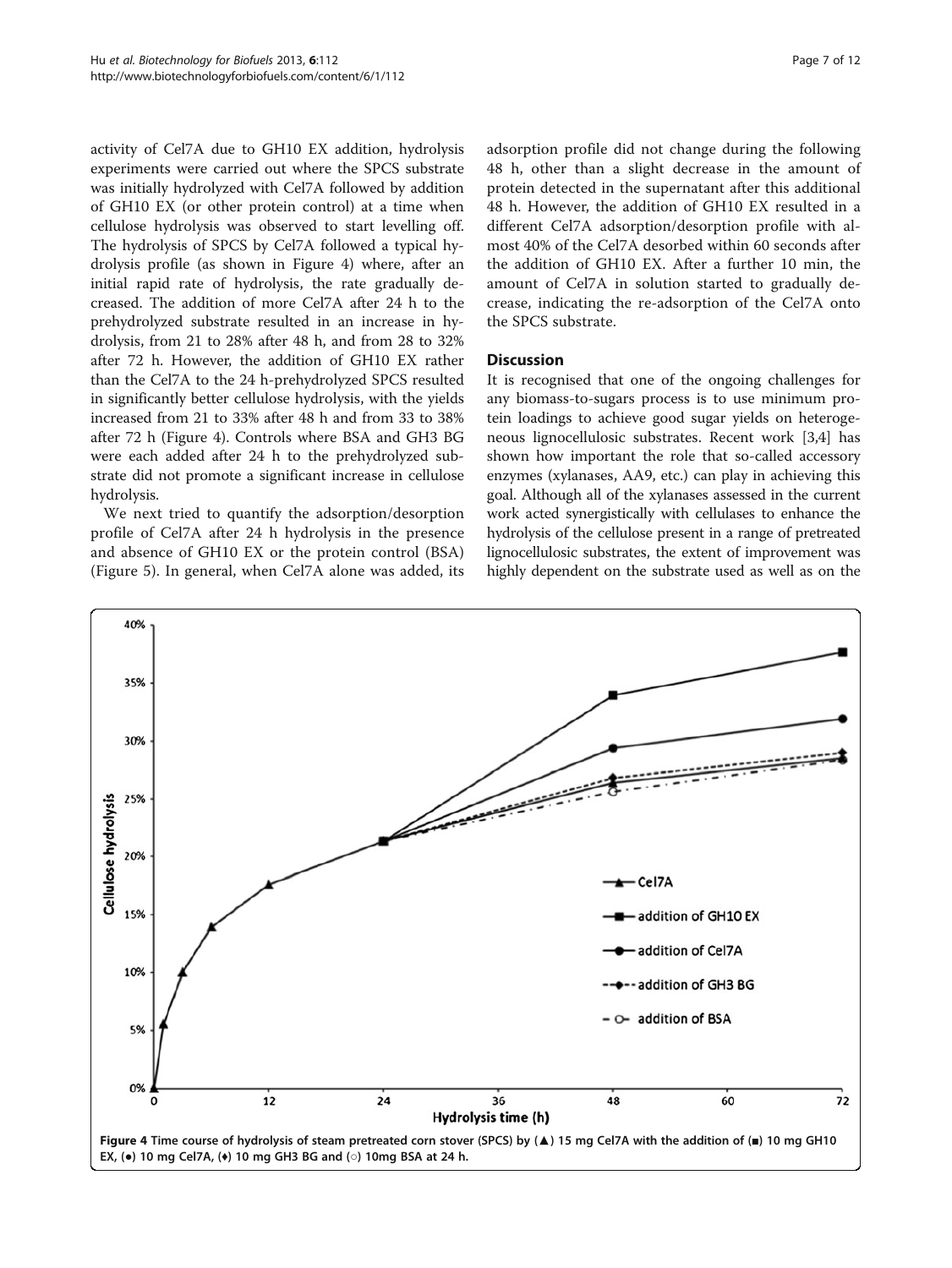<span id="page-7-0"></span>

nature of the accessory enzyme added. In general, the endo-xylanases interacted synergistically with the cellulases in the hydrolysis of the steam pretreated agriculture residues (SPCS, SPSB) and hardwood (SPP180, SPP200). These substrates had a relatively high xylan content. In contrast, as was previously observed by Benko et al., [[20](#page-10-0)], the greatest hydrolysis boosting effect obtained with xyloglucanase addition was observed during hydrolysis of steam pretreated softwood (SPLP), which contained virtually no xylan (Table [1\)](#page-2-0). Interestingly, despite the much higher xylan content of the SPCF substrate (15.3%) as compared to, SPCS (7%) and SPSB (9.8%), no significant enhancement in cellulose hydrolysis was observed after endo-xylanases addition (Figure [2](#page-4-0)). This could have been due to the highly branched xylan structure of the SPCF substrate which would be expected to restrict the accessibility of endo-xylanase towards the glycosidic bonds within the xylan backbone [[31,32\]](#page-10-0).

Previous work has suggested that GH11 EX can act as an important accessory enzyme capable of boosting biomass hydrolysis due to its ability to effectively hydrolyze various xylanolytic substrates [[10,33\]](#page-10-0). Its relatively small size is also thought to facilitate access to the xylan

backbone in the complex cellulose-hemicellulose-lignin matrix [\[9](#page-10-0),[34\]](#page-10-0). However, among the hemicellulases that were assessed, despite the higher xylanase activity of GH11 EX when compared to GH10 EX, the GH10 EX resulted in a greater synergistic interaction than did the GH11 EX during the hydrolysis of all of the pretreated lignocellulosic substrates. This observation agrees with previous work [\[35](#page-10-0)] which suggested that "model" substrates used to detect enzyme activity do not necessarily predict their hydrolytic performance on heterogeneous lignocellulosic materials. The greater boosting effect of adding supplemental GH10 EX to cellulases was likely due to its ability to extensively cleave xylan to smaller chain products [[17,36](#page-10-0)]. It has long been suggested that, the longer the xylo-oligosaccharides, the greater the extent of cellulases inhibition [\[37](#page-10-0),[38\]](#page-10-0). In addition, GH10 EX has also been shown to have a higher affinity to the highly branched xylan backbone [[36,39](#page-10-0)] and to be more tolerant than GH11 EX to plant protein inhibitors such as TAXI and XIP [\[40](#page-10-0)].

Although earlier work [[19](#page-10-0)] had shown cooperative interaction between accessory enzymes such as GH11 EX and GH 10 EX to enhance glucose release during lignocellulose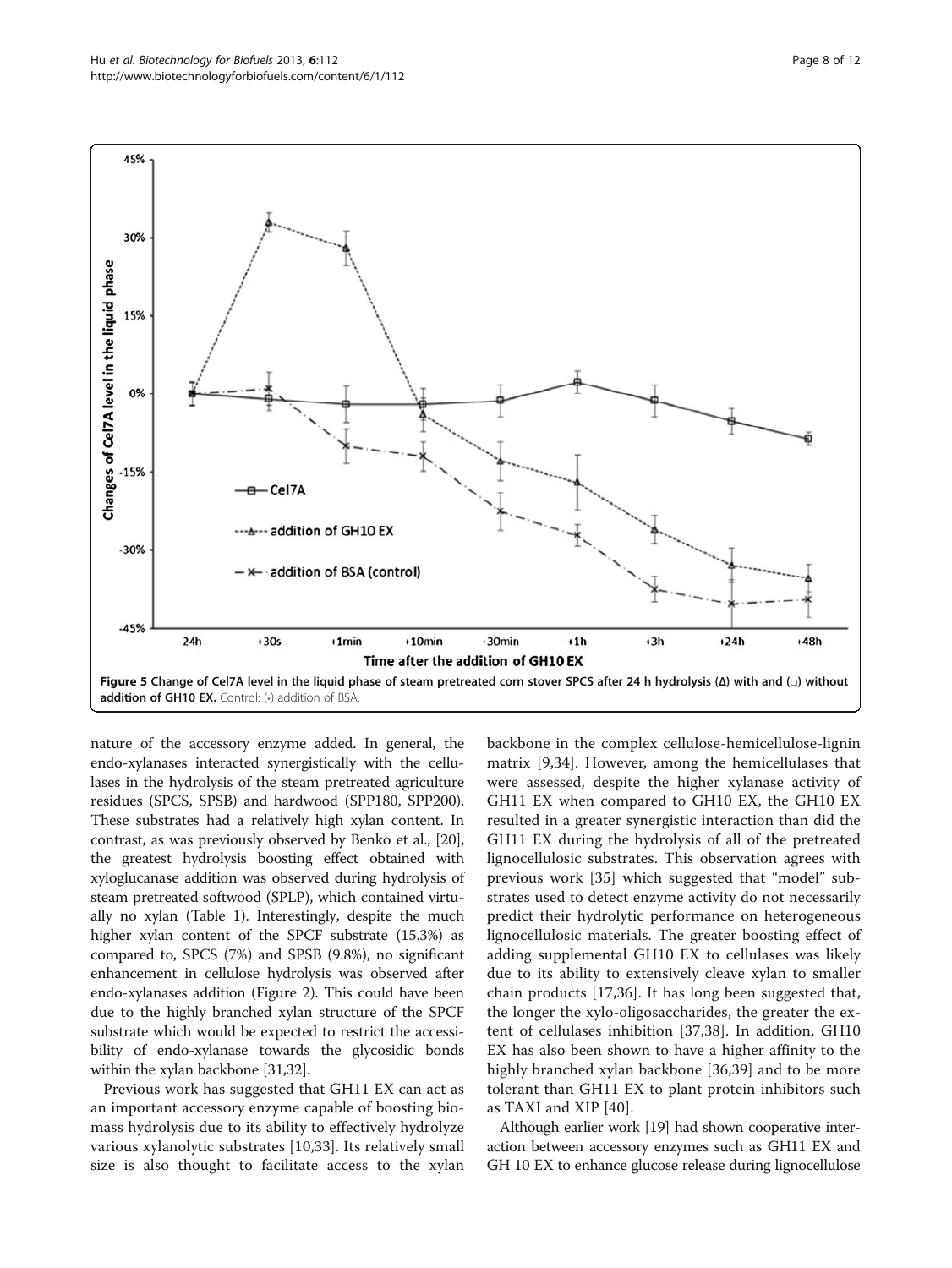hydrolysis, we found that the binary mixtures of these two family endo-xylanases mixture (GH11 EX/GH10 EX) resulted in equal or slightly lower improvements in cellulose hydrolysis yields than did the addition of GH10 EX alone to the cellulases. However, this earlier work [\[19\]](#page-10-0) used AFEX pretreated corn stover, in contrast to the  $SO_2$ -catalyzed steam explosion pretreatment used in this study. It is likely that the AFEX treatment left a far higher amount of residual hemicellulose in association with the cellulose, likely requiring the cooperation of both family endoxylanases to achieve effective cellulose hydrolysis.

Although the GH11 EX/GH5 XG mixture did not appear to offer any advantages in enhancing the hydrolytic activity of Cel7A beyond the enhancement observed with the individual enzymes, a strong synergistic cooperation was observed with the GH10 EX/GH5 XG mixture. Although the exact mechanisms behind this cooperation have yet to be fully resolved, it is likely that accessory enzymes with broader substrate specificities (such as GH10 EX and GH5 XG) result in stronger cooperative interactions with cellulase enzymes and therefore the greater hydrolysis yields observed with the pretreated biomass substrates.

One of the ways that accessory enzymes are thought to aid in achieving better hydrolysis is by helping release or dislodge cellulases that seem to be stuck on the substrate. For example, Eriksson et al. [[41\]](#page-10-0) observed a change in the adsorption equilibrium of Cel7A upon addition of Cel7B when the hydrolysis of steam pretreated spruce had levelled off. They suggested this was due to competition between the two cellulases. It is likely that, in the work reported here, the observed change in the adsorption equilibrium of Cel7A upon addition of GH10 EX is also due to competitive adsorption. It is also worth noting that, like Cel7B, GH10 EX has a cellulose binding module with high affinity to cellulose [[42,43](#page-10-0)]. Previous work has shown that Cel7A gets stuck on cellulose microfibrils during enzymatic cellulose hydrolysis [\[44](#page-10-0)], leading to a substantial decrease in the rate of hydrolysis. It is possible that the GH10 EX hydrolyzed possible obstacles such as xylan that restricted the processive movement of the Cel7A.

One of the main challenges in achieving effective cellulose hydrolysis is to overcome the still-not-well-understood gradual decrease in hydrolysis rate in the latter stages of hydrolysis. Various mechanisms are thought to play a role such as the inactivation of cellulase enzymes (denaturation, product inhibition, unproductive binding) and an increase in the recalcitrance of the residual substrate [\[41,45\]](#page-10-0). The results presented here indicate that two of the major roles that accessory enzymes such as xylanases might play in enhancing the hydrolytic potential of a "cellulase mixture" is to both help release cellulases that are stuck on the substrate while hydrolysing the non-cellulose components of the substrate that restrict access of the cellulases to the cellulose.

# **Methods**

## Lignocellulosic substrates pretreatment and composition

Three different agricultural residues (corn stover, sweet sorghum bagasse, and corn fiber), one hardwood (poplar), and one softwood (lodgepole pine) substrates were steam pretreated as described earlier [\[46](#page-10-0)[-48\]](#page-11-0). Pretreatment conditions were a compromise, based on the previous work to both maximise overall sugar recovery (hemicellulose and cellulose) while providing a cellulosic component that could be readily hydrolysed with relatively low enzyme loadings. A poplar sample (SPP180) was also pretreated at low severity in order to maintain a relatively high hemicellulose/xylan content in the water insoluble cellulosic fraction. The chemical composition of the water insoluble fraction after steam pretreatment was determined using the modified Klason lignin method derived from the TAPPI standard method T222 om-88, as previously described [\[49](#page-11-0)]. The pretreatment conditions and chemical composition of the pretreated substrates are shown in Table [1](#page-2-0). Dissolving pulp (DP) was used as an almost pure cellulolytic substrate control (less than 0.5% lignin, less than 3% xylan).

#### Enzymes purification

Four major cellulase components of T. reesei, Cel7A (CBHI), Cel6A (CBHII), Cel7B (EGI), and Cel5A (EGII) were purified from Celluclast 1.5 L (Novozymes, Franklington, NC) as previously reported [\[28](#page-10-0)[,50-52](#page-11-0)]. Family 11 endo-xylanase (GH11 EX) and family 3 βglucosidase (GH3 BG) were purified from Multifect Xylanases (Genencor US Inc., Palo Alto, CA) and Novozyme 188 (Novozymes A/S, Bagsvaerd, Denmark), respectively, as described by [[53](#page-11-0)]. In brief, family 10 endo-xylanase (GH10 EX) was purified from H-Tec (Novozymes, Franklington, NC) through two steps of chromatography. First the enzyme mixture was injected into a size exclusion column (Hiload 16/60 Superdex 75 prep grade column) with an isocratic flow of triethanol amine (TEA) buffer (20 mM, pH 7.0). The peaks containing the majority of the endo-xylanase activity were collected and further purified by ion exchange chromatography (using an ion exchange UNO Q1 column) with a linear gradient change of buffer stock A (20 mM TEA, pH 7.0) to buffer stock B (20 mM TEA, 1 M Nacl, pH 7.0). The family 5 xyloglucanase (GH5 XG) derived from Paenibacillus sp. was purchased from Megazyme and desalted using a sodium acetate buffer (50 mM, pH 4.8).

All purification procedures were performed in an automated FPLC system (BioLogic Due-Flow). The buffers used for enzyme purification were prepared using nanopure water and filtered through a 0.22 μm membrane filter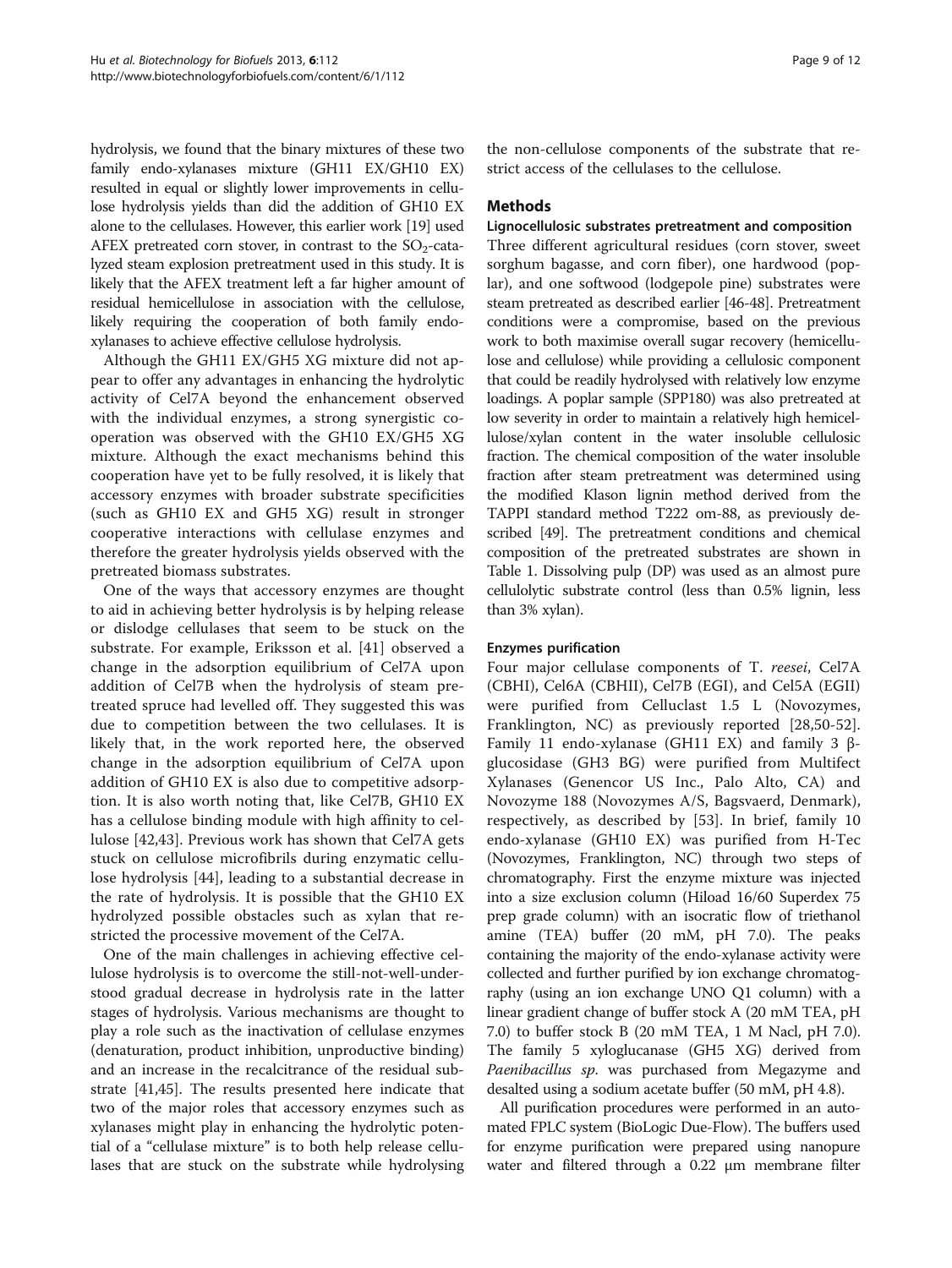<span id="page-9-0"></span>(Millipore) followed by sonication for at least 30 min. The purity of the enzymes and lack of contamination by other cellulases and hemicellulases was confirmed by SDS-PAGE and Liquid chromatography–mass spectrometry/mass spectrometry (LCMS/MS) as described by Pribowo et al., [\[54](#page-11-0)].

#### Enzymatic hydrolysis

The purified enzymes were used in different combinations and the cellulase monocomponents (Cel7A, Cel6A, Cel7B, and Cel5A) were assessed at a loading of 15 mg/g cellulose while the accessory enzymes (GH11 EX, GH10 EX, and GH5 XG) were individually assessed at loading of 10 mg/g cellulose, or at a loading of 5 mg/g cellulose when used in a binary combination. All of the reconstituted enzyme mixtures were supplemented with GH3 B-glucosidase at a loading of 2.5 mg/g cellulose.

The hydrolysis assays were carried out at  $2\%$  (w/v) solids loading in sodium acetate buffer (50 mM, pH 4.8) in an 8 ml total volume. The reaction mixtures were mechanically shaken in an orbital shaker incubator (Combi-D24 hybridization incubator) at 50°C for up to 72 h. The restart hydrolysis experiments were carried out by incubating steam pretreated corn stover (SPCS) with Cel7A for 24 h. Thereafter, accessory enzymes and different protein controls were added to the pre-hydrolyzed mixture and incubated for a further 48 h.

The hydrolysis was terminated by boiling the reaction mixture at 100°C for 10 min to inactivate the enzymes. The supernatants collected after centrifugation at 16000 g for 10 min and stored at −20°C for further analyses. Substrate and enzyme blanks were run at the same time by incubating the substrates without enzymes and by incubating the enzymes without substrates, respectively.

# Analytical methods

The specific activities of the purified enzymes are detailed in Table [2.](#page-2-0) The xylanase, xyloglucanase, and carboxymethyl cellulose activities (CMCase) were assessed as described by [[55](#page-11-0)]. The cellobiohydrolase, β-glucosidase and β-xylosidase activities were determined using p-nitrophenyl-β-Dcellobioside (p-NPC), p-nitrophenyl-β-D-glucopyranoside ( $p$ -NPG), and  $p$ -nitrophenyl-β-D-xylopyranoside ( $p$ -NPX) as substrates, respectively, according to [[56](#page-11-0)]. The protein content was measured by the Ninhydrin assay using bovine serum albumin (BSA) as the protein standard [[57](#page-11-0)].

In the restart hydrolysis experiments, the adsorption/ desorption profile of Cel7A after the addition of various enzymes and BSA was determined using an immunoassay to specifically quantify the amount of Cel7A present in the supernatant. Briefly, a monoclonal antibody (MAb) specific for Cel7A was used to distinguish this enzyme from the other enzymes present in the supernatant. A Cel7A polyclonal antibody (PAb) was then used to bind

the captured Cel7A. The amount of Cel7A was indirectly quantified by measuring the bound PAbs using a third antibody conjugated to alkaline phosphatase (AP, Biorad). The quantitation was achieved by adding pnitrophenylphosphate (Bio-Rad), a substrate for alkaline phosphate, and the reaction was incubated at room temperature for 30 min. The reaction was stopped by adding 400 mM glycine-NaOH. The amount of Cel7A was then indirectly quantified by measuring the absorbance of p-nitrophenyl at 405 nm.

The quantitative analysis of chemical compositions of various steam pretreated lignocellulosic substrates after Klason procedure were performed by high performance anion exchange chromatography (Dionex DX-3000, Sunnyvale, CA) as described earlier [[58\]](#page-11-0). The quantitative analysis of glucose concentration in the hydrolysate was performed by Glucose Oxidase Assay [\[59](#page-11-0)]. The extent of cellulose hydrolysis of the pretreated substrates was calculated as a percentage of the theoretical glucan available in the substrate. All hydrolysis experiments were performed in duplicate and the mean values and standard deviations are presented.

#### Abbreviations

SPCS: Steam pretreated corn stover; SPCF: Corn fiber; SPSB: Sweet sorghum bagasse; SPLP: Lodgepole pine; SPP180: Poplar steam pretreated at 180°C; SPP200: Poplar steam pretreated at 200°C; DP: Dissolving pulp; BSA: Bovine serum albumin; GH11 EX: Glycoside hydrolase family 11 endo-xylanase; GH10 EX: Family 10 endo-xylanase; GH5 XG: Family 5 xyloglucanase; GH3 BG: Family 3 β-glucosidases.

#### Competing interests

The authors declare that they have no competing interests.

#### Authors' contributions

All authors (JH, VA, AP and JNS) contributed jointly to all aspects of the work reported in the manuscript. All authors have read and approved the final manuscript.

#### Acknowledgements

The Natural Sciences and Engineering Research Council of Canada (NSERC), Natural Resources Canada (NRCan) and Genome BC are gratefully acknowledged for the support of this work. We would like to thank Novozymes and Genecor for their donations of the enzymes preparations used in this study.

JH gives his sincere thanks to the China Scholarship Council of the Ministry of Education of China for their financial support. All of the authors thank the members of the UBC FPB/Bioenergy Group for invaluable discussions and help.

Received: 20 May 2013 Accepted: 2 August 2013 Published: 3 August 2013

#### References

- Arantes V, Saddler JN: Cellulose accessibility limits the effectiveness of minimum cellulase loading on the efficient hydrolysis of pretreated lignocellulosic substrates. Biotechnology for Biofuels 2011, 4:3.
- 2. McMillan JD, Jennings EW, Mohagheghi A, Zuccarello M: Comparative performance of precommercial cellulases hydrolyzing pretreated corn stover. Biotechnology for Biofuels 2011, 4:29.
- 3. Hu J, Arantes V, Saddler JN: The enhancement of enzymatic hydrolysis of lignocellulosic substrates by the addition of accessory enzymes such as xylanase: is it an additive or synergistic effect? Biotechnology for Biofuels 2011, 4:36.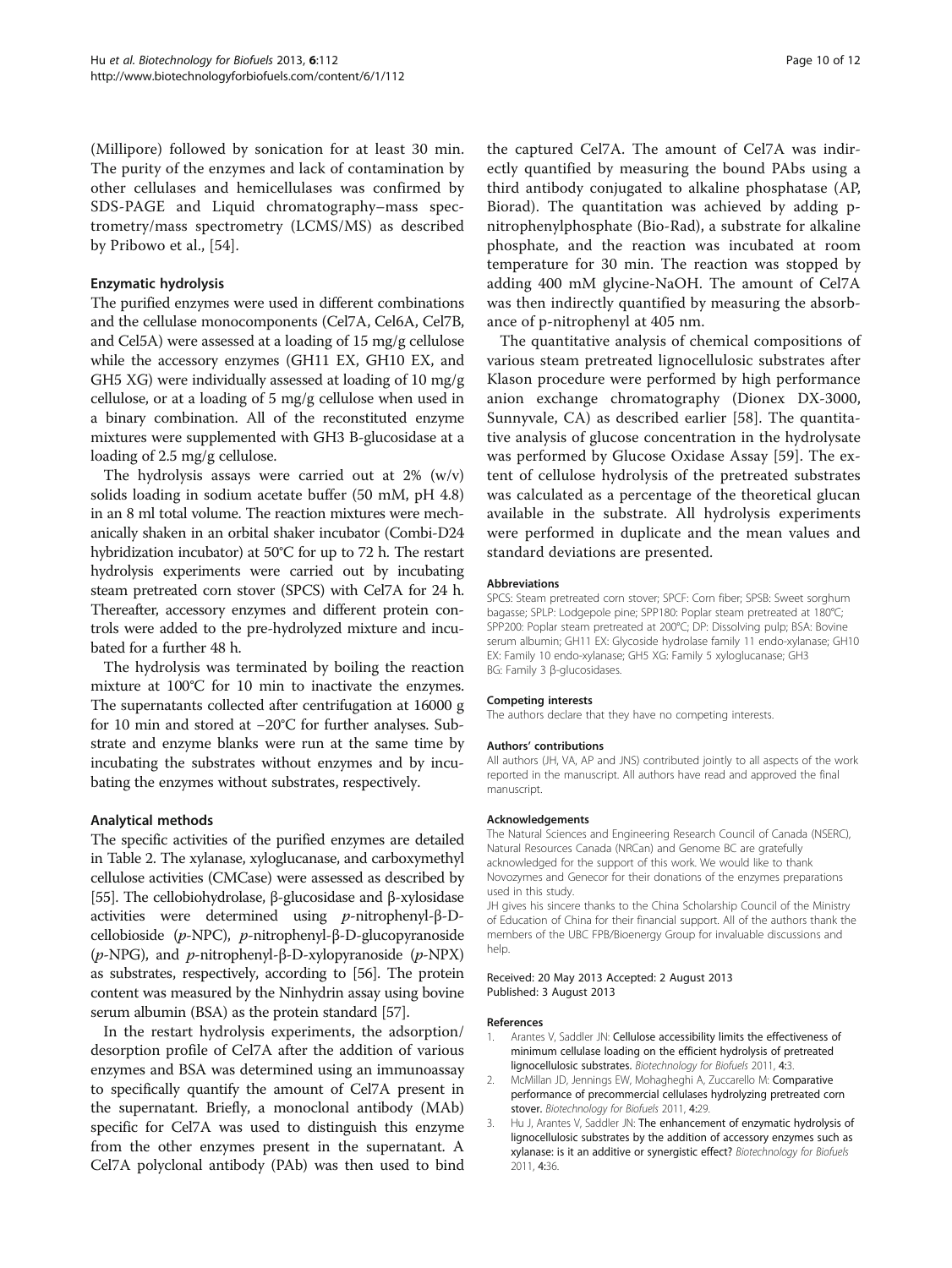- <span id="page-10-0"></span>4. Harris PV, Welner D, McFarland KC, Re E, Poulsen JN, Brown K, Salbo R, Ding H, Vlasenko E, Merino S, Xu F, Cherry J, Larsen S, Lo Leggio L: Stimulation of lignocellulosic biomass hydrolysis by proteins of glycoside hydrolase family 61: structure and function of a large, enigmatic family. Biochemistry (N Y) 2010, 49(15):3305–3316.
- 5. Banerjee G, Car S, Scott-Craig JS, Borrusch MS, Bongers M, Walton JD: Synthetic multi-component enzyme mixtures for deconstruction of lignocellulosic biomass. Bioresour Technol 2010, 101(23):9097–9105.
- Quiroz-Castaneda RE, Martinez-Anaya C, Cuervo-Soto LI, Segovia L, Folch-Mallol JL: Loosenin, a novel protein with cellulose-disrupting activity from Bjerkandera adusta RID A-5206-2008. Microb Cell Fact 2011, 10:8.
- 7. Zhou Q, Lv X, Zhang X, Meng X, Chen G, Liu W: Evaluation of swollenin from Trichoderma pseudokoningii as a potential synergistic factor in the enzymatic hydrolysis of cellulose with low cellulase loadings. World J Microbiol Biotechnol 2011, 27(8):1905–1910.
- 8. Arantes V, Saddler JN: Access to cellulose limits the efficiency of enzymatic hydrolysis: the role of amorphogenesis. Biotechnology for Biofuels 2010, 3:4.
- Viikari L, Kantelinen A, Sundquist J, Linko M: Xylanases in Bleaching from an Idea to the Industry. FEMS Microbiol Rev 1994, 13(2–3):335–350.
- 10. Wong KKY, Tan LUL, Saddler JN: Multiplicity of Beta-1,4-Xylanase in Microorganisms - Functions and Applications. Microbiol Rev 1988, 52(3):305–317.
- 11. Saha B: Hemicellulose bioconversion. J Ind Microbiol Biotechnol 2003, 30(5):279–291.
- 12. Pell G, Taylor E, Gloster T, Turkenburg J, Fontes C, Ferreira L, Nagy T, Clark S, Davies G, Gilbert H: The mechanisms by which family 10 glycoside hydrolases bind decorated substrates RID A-9042-2011. J Biol Chem 2004, 279(10):9597–9605.
- 13. Pollet A, Delcour JA, Courtin CM: Structural determinants of the substrate specificities of xylanases from different glycoside hydrolase families. Crit Rev Biotechnol 2010, 30(3):176–191.
- 14. Ustinov BB, Gusakov AV, Antonov AI, Sinitsyn AP: Comparison of properties and mode of action of six secreted xylanases from Chrysosporium lucknowense. Enzyme Microb Technol 2008, 43(1):56–65.
- 15. Beaugrand J, Chambat G, Wong V, Goubet F, Remond C, Paes G, Benamrouche S, Debeire P, O'Donohue M, Chabbert B: Impact and efficiency of GH10 and GH11 thermostable endoxylanases on wheat bran and alkali-extractable arabinoxylans RID F-2568-2010 RID A-3438-2009. Carbohydr Res 2004, 339(15):2529–2540.
- 16. Kim J, Irwin D, Wilson D: Purification and characterization of Thermobifida fusca xylanase 10B. Can J Microbiol 2004, 50(10):835–843.
- 17. Zhang J, Siika-aho M, Puranen T, Tang M, Tenkanen M, Viikari L: Thermostable recombinant xylanases from Nonomuraea flexuosa and Thermoascus aurantiacus show distinct properties in the hydrolysis of xylans and pretreated wheat straw. Biotechnology for Biofuels 2011, 4:12.
- 18. Moraïs S, Morag E, Barak Y, Goldman D, Hadar Y, Lamed R, Shoham Y, Wilson D, Bayer E: Deconstruction of Lignocellulose into Soluble Sugars by Native and Designer Cellulosomes. MBio 2012, 3(6):11.
- 19. Gao D, Uppugundla N, Chundawat SPS, Yu X, Hermanson S, Gowda K, Brumm P, Mead D, Balan V, Dale BE: Hemicellulases and auxiliary enzymes for improved conversion of lignocellulosic biomass to monosaccharides. Biotechnology for Biofuels 2011, 4:5.
- 20. Benko Z, Siika-aho M, Viikari L, Reczey K: Evaluation of the role of xyloglucanase in the enzymatic hydrolysis of lignocellulosic substrates. Enzyme Microb Technol 2008, 43(2):109–114.
- 21. NISHITANI K: Endo-Xyloglucan Transferase, a New Class of Transferase Involved in Cell-Wall Construction. J Plant Res 1995, 108(1089):137–148.
- 22. Chanliaud E, De Silva J, Strongitharm B, Jeronimidis G, Gidley M: Mechanical effects of plant cell wall enzymes on cellulose/xyloglucan composites RID A-7266-2011. Plant Journal 2004, 38(1):27–37.
- 23. Kaida R, Kaku T, Baba K, Oyadomari M, Watanabe T, Nishida K, Kanaya T, Shani Z, Shoseyov O, Hayashi T: Loosening Xyloglucan Accelerates the Enzymatic Degradation of Cellulose in Wood. Mol Plant 2009, 2(5):904–909.
- 24. VINCKEN J, DEKEIZER A, BELDMAN G, VORAGEN A: Fractionation of Xyloglucan Fragments and their Interaction with Cellulose Rid A-1778-2009 Rid A-1901-2009. Plant Physiol 1995, 108(4):1579–1585.
- 25. Hayashi T, Kaida R: Functions of Xyloglucan in Plant Cells. Mol Plant 2011, 4(1):17–24.
- 26. Zhang J, Tuomainen P, Siika-aho M, Viikari L: Comparison of the synergistic action of two thermostable xylanases from GH families 10 and 11 with

thermostable cellulases in lignocellulose hydrolysis. Biotechnology Technology 2011, 102(19):9090–9095.

- 27. Martinez D, Berka RM, Henrissat B, Saloheimo M, Arvas M, Baker SE, Chapman J, Chertkov O, Coutinho PM, Cullen D, Danchin EGJ, Grigoriev IV, Harris P, Jackson M, Kubicek CP, Han CS, Ho I, Larrondo LF, de Leon AL, Magnuson JK, Merino S, Misra M, Nelson B, Putnam N, Robbertse B, Salamov AA, Schmoll M, Terry A, Thayer N, Westerholm-Parvinen A, et al: Genome sequencing and analysis of the biomass-degrading fungus Trichoderma reesei (syn. Hypocrea jecorina). Nat Biotechnol 2008, 26(5):553–560.
- 28. Zhou J, Wang Y, Chu J, Zhuang Y, Zhang S, Yin P: Identification and purification of the main components of cellulases from a mutant strain of Trichoderma viride T 100–14. Bioresour Technol 2008, 99(15):6826–6833.
- 29. Biely P, Vrsanska M, Claeyssens M: The Endo-1,4-Beta-Glucanase-i from Trichoderma-Reesei - Action on Beta-1,4-Oligomers and Polymers Derived from D-Glucose and D-Xylose. Eur J Biochem 1991, 200(1):157–163.
- 30. Kleywegt GJ, Zou JY, Divne C, Davies GJ, Sinning I, Stahlberg J, Reinikainen T, Srisodsuk M, Teeri TT, Jones TA: The crystal structure of the catalytic core domain of endoglucanase I from Trichoderma reesei at 3.6 angstrom resolution, and a comparison with related enzymes. J Mol Biol 1997, 272(3):383–397.
- 31. Bura R, Bothast RJ, Mansfield SD, Saddler JN: Optimization of SO2catalyzed steam pretreatment of corn fiber for ethanol production. Appl Biochem Biotechnol 2003, 105:319–335.
- 32. Appeldoorn MM, Kabel MA, Van Eylen D, Gruppen H, Schols HA: Characterization of Oligomeric Xylan Structures from Corn Fiber Resistant to Pretreatment and Simultaneous Saccharification and Fermentation. J Agric Food Chem 2010, 58(21):11294–11301.
- 33. Sun JY, Liu MQ, Xu YL, Xu ZR, Pan L, Gao H: Improvement of the thermostability and catalytic activity of a mesophilic family 11 xylanase by N-terminus replacement. Protein Expr Purif 2005, 42(1):122–130.
- 34. Bonnin E, Daviet S, Sorensen JF, Sibbesen O, Goldson A, Juge N, Saulnier L: Behaviour of family 10 and 11 xylanases towards arabinoxylans with varying sturcture. J Sci Food Agric 2006, 86(11):1618–1622.
- 35. Pryor SW, Nahar N: Deficiency of Cellulase Activity Measurements for Enzyme Evaluation. Appl Biochem Biotechnol 2010, 162(6):1737–1750.
- 36. Kolenova K, Vrsanska M, Biely P: Mode of action of endo-beta-1,4 xylanases of families 10 and 11 on acidic xylooligosaccharides. J Biotechnol 2006, 121(3):338–345.
- 37. Qing Q, Yang B, Wyman CE: Xylooligomers are strong inhibitors of cellulose hydrolysis by enzymes. Bioresour Technol 2010, 101(24):9624–9630.
- 38. Qing Q, Wyman CE: Supplementation with xylanase and beta-xylosidase to reduce xylo-oligomer and xylan inhibition of enzymatic hydrolysis of cellulose and pretreated corn stover. Biotechnology for Biofuels 2011, 4:18.
- 39. Subramaniyan S, Prema P: Biotechnology of Microbial Xylanases: Enzymology, Molecular Biology and Application. Critical Reviews in Biotechnology 2002, 22(1):35–46.
- 40. Payan F, Leone P, Porciero S, Furniss C, Tahir T, Williamson G, Durand A, Manzanares P, Gilbert H, Juge N, Roussel A: The dual nature of the wheat xylanase protein inhibitor XIP-I - Structural basis for the inhibition of family 10 and family 11 xylanases RID C-9684-2010. J Biol Chem 2004, 279(34):36029–36037.
- 41. Eriksson T, Borjesson J, Tjerneld F: Mechanism of surfactant effect in enzymatic hydrolysis of lignocellulose. Enzyme Microb Technol 2002, 31(3):353–364.
- 42. Collins T, Gerday C, Feller G: Xylanases, xylanase families and extremophilic xylanases. FEMS Microbiology Reviews 2005, 29(1):3–23.
- 43. Rabinovich ML, Melnick MS, Bolobova AV: The structure and mechanism of action of cellulolytic enzymes. Biochemistry-Moscow 2002, 67(8):850–871.
- 44. Igarashi K, Uchihashi T, Koivula A, Wada M, Kimura S, Okamoto T, Penttila M, Ando T, Samejima M: Traffic Jams Reduce Hydrolytic Efficiency of Cellulase on Cellulose Surface RID D-5209-2011. Science 2011, 333(6047):1279–1282.
- 45. Yang B, Willies DM, Wyman CE: Changes in the enzymatic hydrolysis rate of avicel cellulose with conversion. Biotechnol Bioeng 2006, 94(6):1122–1128.
- 46. Kumar L, Chandra R, Saddler J: Influence of Steam Pretreatment Severity on Post-Treatments Used to Enhance the Enzymatic Hydrolysis of Pretreated Softwoods at Low Enzyme Loadings. Biotechnol Bioeng 2011, 108(10):2300–2311.